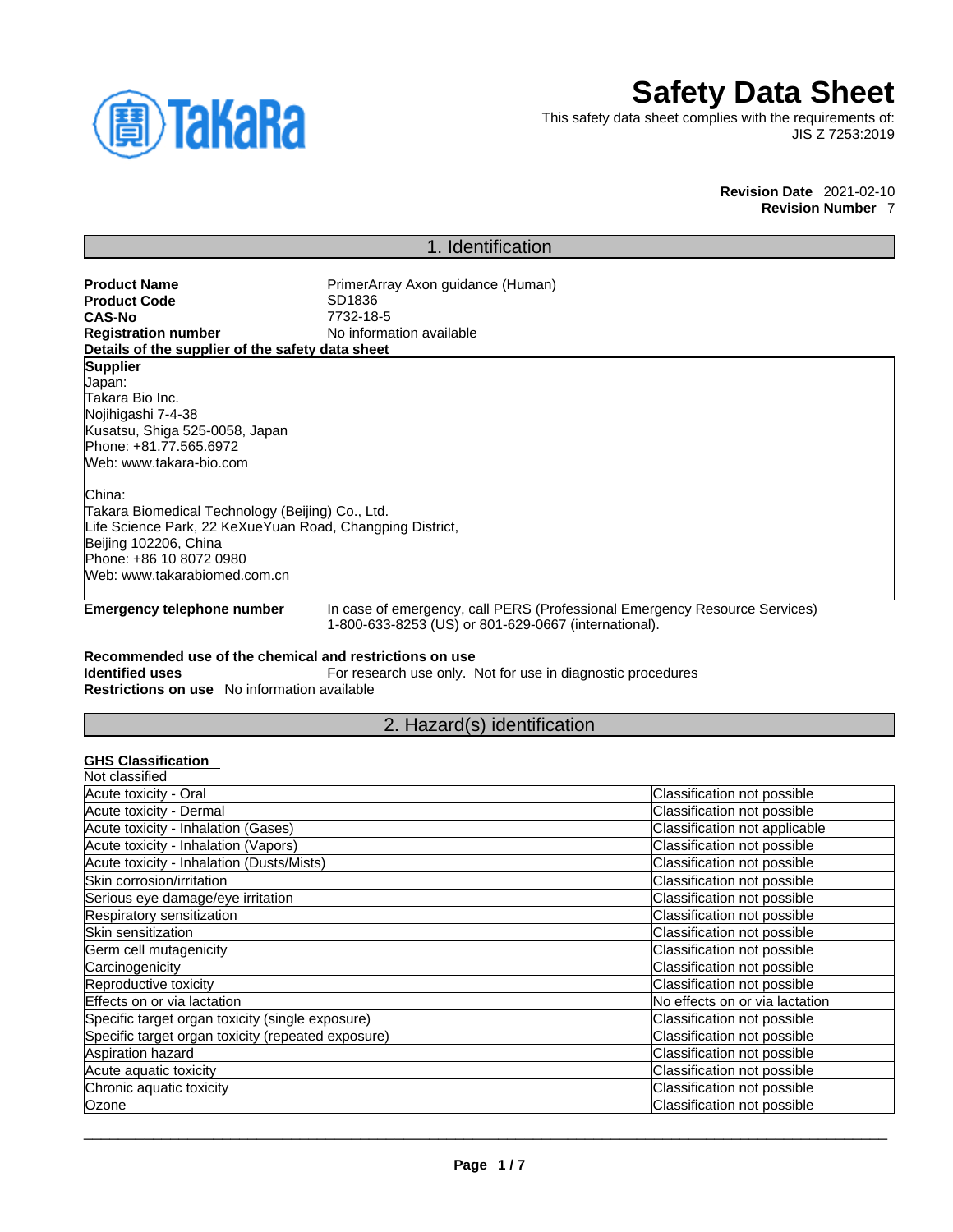# **GHS label elements**

**Hazard Statements**  Not classified

**Prevention**

• Not applicable

**Response** • Not applicable **Storage** • Not applicable **Disposal**

• Not applicable

**Other hazards** 

No information available.

3. Composition/information on ingredients

**Pure substance/mixture** Mixture<br>CAS-No 7732-18

**CAS-No** 7732-18-5

## **Pollutant Release and Transfer Registry (PRTR)** Not applicable

**Industrial Safety and Health Law ISHL Notifiable Substances** 

Not applicable

Harmful Substances Whose Names Are to be Indicated on the Label Not applicable

#### **Poisonous and Deleterious Substances Control Law** Not applicable

# 4. First-aid measures

| In case of inhalation                                 | Remove to fresh air.                                                                                                    |
|-------------------------------------------------------|-------------------------------------------------------------------------------------------------------------------------|
| In case of skin contact                               | Wash skin with soap and water.                                                                                          |
| In case of eye contact                                | Rinse thoroughly with plenty of water for at least 15 minutes, lifting lower and upper eyelids.<br>Consult a physician. |
| In case of ingestion                                  | Clean mouth with water and drink afterwards plenty of water.                                                            |
| Most important symptoms/effects,<br>acute and delayed | No information available.                                                                                               |
| Note to physicians                                    | Treat symptomatically.                                                                                                  |

5. Fire-fighting measures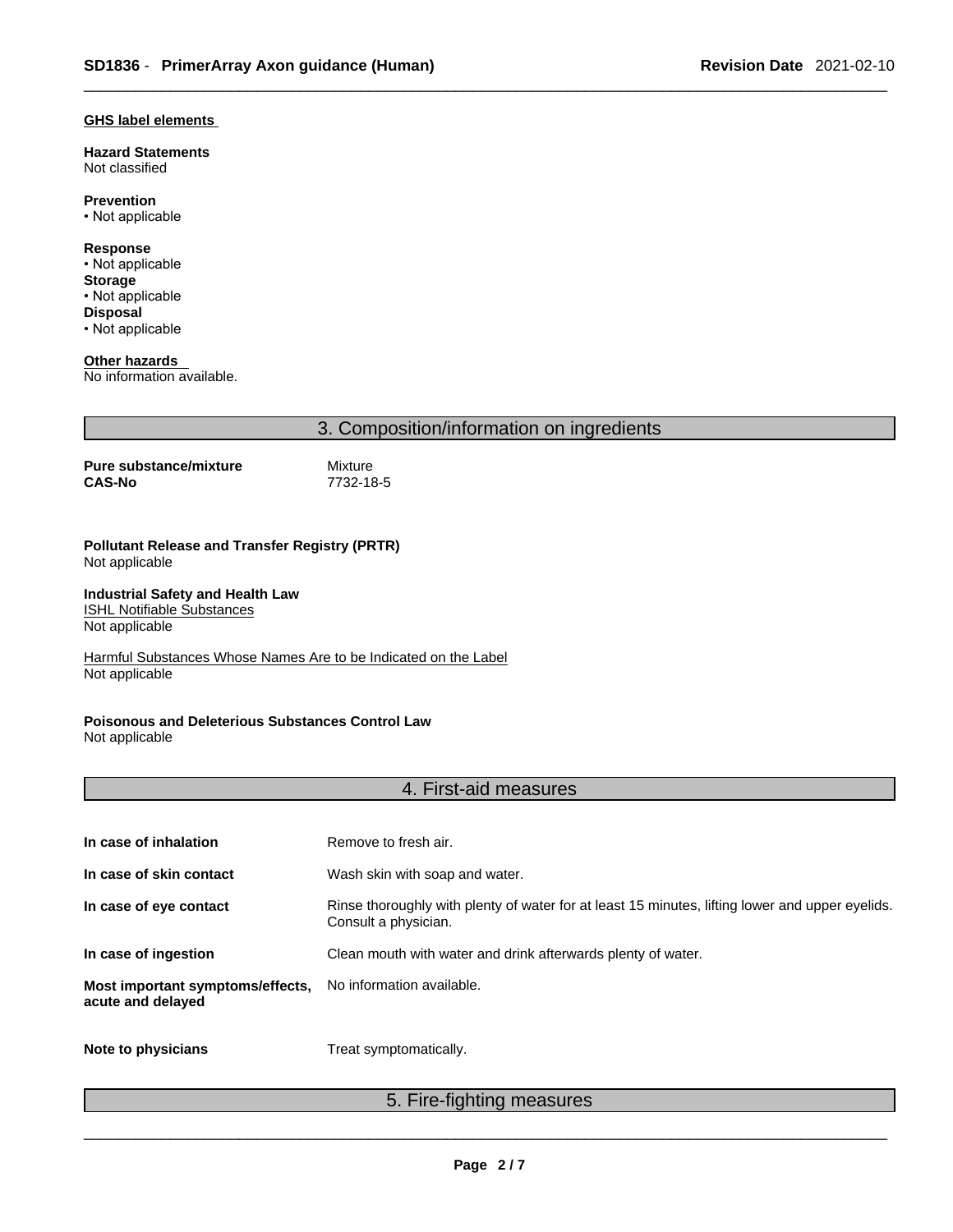| <b>Suitable Extinguishing Media</b>                               | Use extinguishing measures that are appropriate to local circumstances and the<br>surrounding environment.                            |
|-------------------------------------------------------------------|---------------------------------------------------------------------------------------------------------------------------------------|
| Unsuitable extinguishing media                                    | Do not scatter spilled material with high pressure water streams.                                                                     |
| Specific hazards arising from the<br>chemical                     | No information available.                                                                                                             |
| <b>Special Extinguishing Media</b><br><b>Large Fire</b>           | Cool drums with water spray.<br>CAUTION: Use of water spray when fighting fire may be inefficient.                                    |
| Special protective equipment and<br>precautions for fire-fighters | Firefighters should wear self-contained breathing apparatus and full firefighting turnout<br>gear. Use personal protection equipment. |

# 6. Accidental release measures

| Personal precautions, protective<br>equipment and emergency<br>procedures | Ensure adequate ventilation.                                                         |
|---------------------------------------------------------------------------|--------------------------------------------------------------------------------------|
| For emergency responders                                                  | Use personal protection recommended in Section 8.                                    |
| <b>Environmental precautions</b>                                          | See Section 12 for additional Ecological Information.                                |
| <b>Methods for containment</b>                                            | Prevent further leakage or spillage if safe to do so.                                |
| Methods for cleaning up                                                   | Pick up and transfer to properly labeled containers.                                 |
| <b>Prevention of secondary hazards</b>                                    | Clean contaminated objects and areas thoroughly observing environmental regulations. |

# 7. Handling and storage

| <b>Handling</b><br>Advice on safe handling | Handle in accordance with good industrial hygiene and safety practice.   |
|--------------------------------------------|--------------------------------------------------------------------------|
| <b>Storage</b>                             |                                                                          |
| <b>Storage Conditions</b>                  | Keep containers tightly closed in a dry, cool and well-ventilated place. |

|                                                                                | 8. Exposure controls/personal protection                                                                                                                                    |
|--------------------------------------------------------------------------------|-----------------------------------------------------------------------------------------------------------------------------------------------------------------------------|
| <b>Engineering controls</b>                                                    | Showers                                                                                                                                                                     |
|                                                                                | Eyewash stations<br>Ventilation systems.                                                                                                                                    |
| <b>Exposure quidelines</b>                                                     | This product, as supplied, does not contain any hazardous materials with occupational<br>exposure limits established by the region specific regulatory bodies.              |
| <b>Biological occupational exposure</b><br>limits                              | This product, as supplied, does not contain any hazardous materials with biological limits<br>established by the region specific regulatory bodies                          |
| <b>Environmental exposure controls</b><br><b>Personal Protective Equipment</b> | No information available.                                                                                                                                                   |
| <b>Respiratory protection</b>                                                  | No protective equipment is needed under normal use conditions. If exposure limits are<br>exceeded or irritation is experienced, ventilation and evacuation may be required. |
| <b>Eye/face protection</b>                                                     | No special protective equipment required.                                                                                                                                   |
| Skin and body protection                                                       | No special protective equipment required.                                                                                                                                   |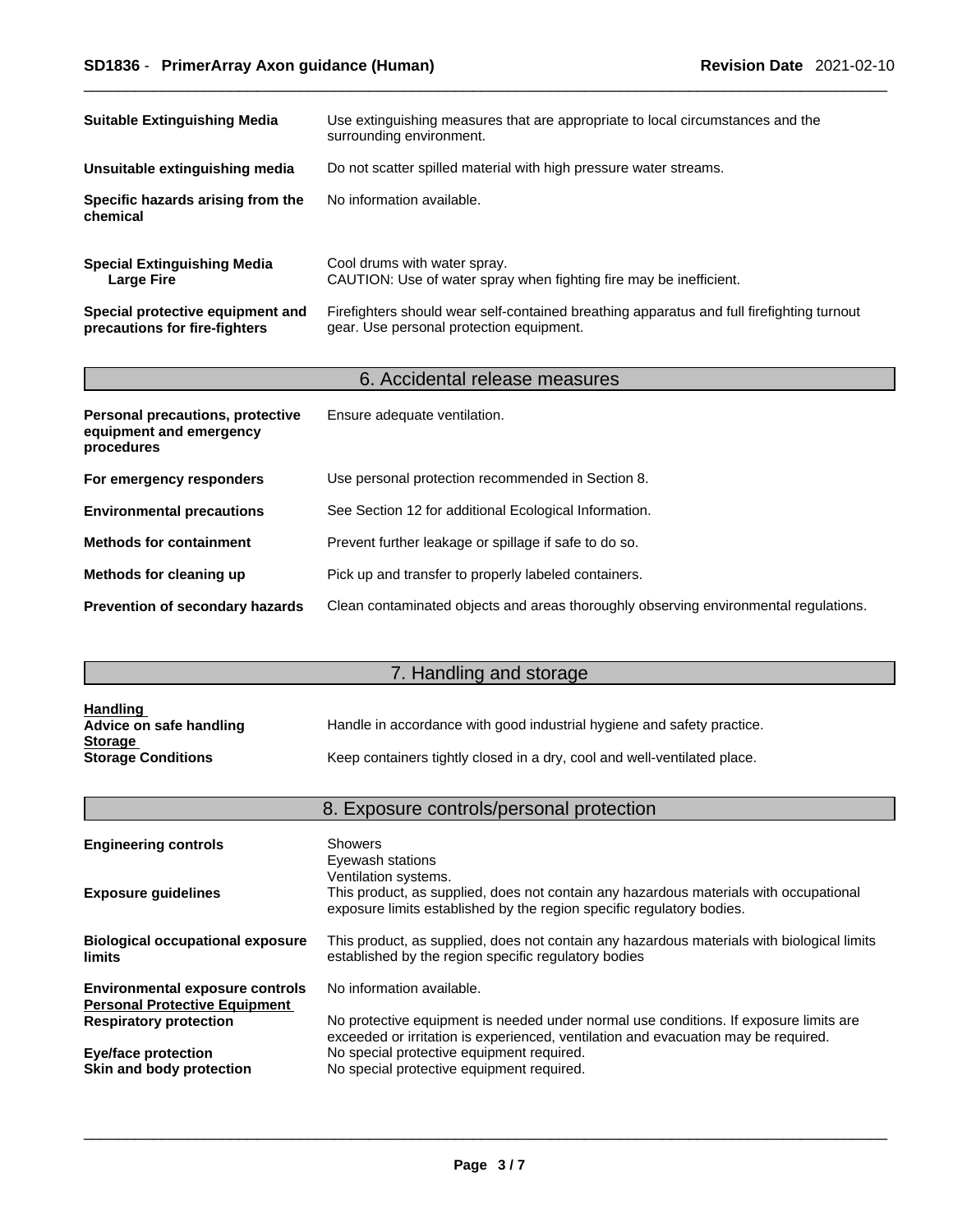# 9. Physical and chemical properties

#### **Information on basic physical and chemical properties**

| Appearance            | Aqueous solution         |  |
|-----------------------|--------------------------|--|
| <b>Physical state</b> | Liquid                   |  |
| Color                 | Clear                    |  |
| Odor                  | Odorless                 |  |
| <b>Odor Threshold</b> | No information available |  |
|                       |                          |  |

**Property Remarks • Property Remarks • Method Melting point / freezing point**  $\blacksquare$  **Melting point**  $\blacksquare$  No information available **Boiling point/boiling range (°C)** and the set of the set of the No information available **Flammability (solid, gas)** No information available **Upper/lower flammability or explosive limits Upper flammability limit: Lower flammability limit: Flash point** ASTM D 56 **Evaporation Rate**<br> **Autoignition temperature**<br> **Autoignition temperature**<br> **Autoignition available Autoignition temperature**<br> **Decomposition temperature** Noinformation available<br>
No information available **Decomposition temperature pH pH pH** *pH pH pH pH pH pH pH pH pH pH pH pH pH pH pH pH pH pH pH pH pH pH pH pH pH pH pH pH pH pH* **Viscosity Kinematic viscosity Notifically** No information available **Dynamic Viscosity No information available** No information available **Water solubility No information available No information available Solubility in other solvents intervalsed** No information available **Partition Coefficient (n-octanol/water) Vapor pressure**<br> **Vapor density**<br> **Vapor density**<br> **Vapor density Vapor density**<br> **Vapor density**<br> **Relative density**<br> **Relative density Particle characteristics Particle Size Distribution**

No information available

**Relative density** No information available

**Not applicable** Not applicable

# **Other information**

**Oxidizing properties** 

**Explosive properties**<br> **Oxidizing properties**<br>
No information available

# 10. Stability and reactivity

| Reactivity                             | No information available.                                                         |
|----------------------------------------|-----------------------------------------------------------------------------------|
| Chemical stability                     | Stable under normal conditions.                                                   |
| Possibility of hazardous reactions     | None under normal processing.                                                     |
| Incompatible materials                 | None known based on information supplied.                                         |
|                                        | <b>Hazardous Decomposition Products</b> None known based on information supplied. |
| <b>Explosion Data</b>                  |                                                                                   |
| Sensitivity to static discharge        | None.                                                                             |
| Sensitivity to mechanical impact None. |                                                                                   |

11. Toxicological information

**Acute toxicity** 

**Numerical measures of toxicity - Product Information**

0.79268 % of the mixture consists of ingredient(s) of unknown acute oral toxicity 0.79268 % of the mixture consists of ingredient(s) of unknown acute dermal toxicity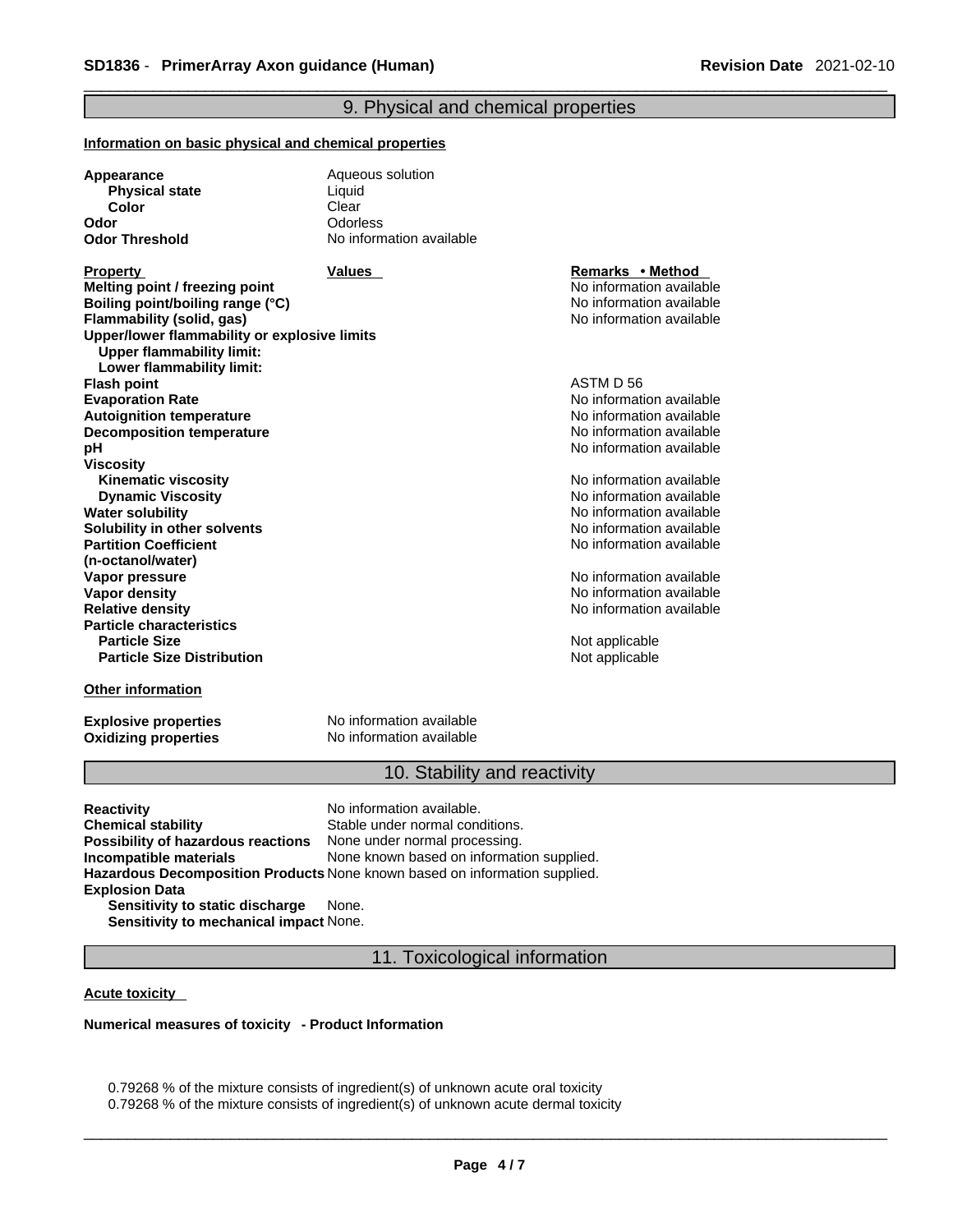0.79268 % of the mixture consists of ingredient(s) of unknown acute inhalation toxicity (gas) 0.79268 % of the mixture consists of ingredient(s) of unknown acute inhalation toxicity (vapor) 0.79268 % of the mixture consists of ingredient(s) of unknown acute inhalation toxicity (dust/mist)

| <b>Symptoms</b>                   | No information available.                                                                      |
|-----------------------------------|------------------------------------------------------------------------------------------------|
| <b>Product Information</b>        |                                                                                                |
| Ingestion                         | Specific test data for the substance or mixture is not available.                              |
| <b>Inhalation</b>                 | Specific test data for the substance or mixture is not available.                              |
| <b>Skin contact</b>               | Specific test data for the substance or mixture is not available.                              |
| Eye contact                       | Specific test data for the substance or mixture is not available.                              |
| <b>Skin corrosion/irritation</b>  | Based on available data, the classification criteria are not met. Classification not possible. |
| Serious eye damage/eye irritation | Based on available data, the classification criteria are not met. Classification not possible. |
| Respiratory or skin sensitization | Classification not possible.                                                                   |
| <b>Germ cell mutagenicity</b>     | Based on available data, the classification criteria are not met. Classification not possible. |
| Carcinogenicity                   | Based on available data, the classification criteria are not met. Classification not possible. |
| <b>Reproductive toxicity</b>      | Based on available data, the classification criteria are not met. Classification not possible. |
| <b>STOT - single exposure</b>     | Based on available data, the classification criteria are not met. Classification not possible. |
| <b>STOT - repeated exposure</b>   | Based on available data, the classification criteria are not met. Classification not possible. |
| <b>Aspiration hazard</b>          | Based on available data, the classification criteria are not met. Classification not possible. |

| 12. Ecological information        |                                                                                                     |
|-----------------------------------|-----------------------------------------------------------------------------------------------------|
| <b>Ecotoxicity</b>                | Classification not possible.                                                                        |
| Percentage for unknown<br>hazards | 0.79268 % of the mixture consists of component(s) of unknown hazards to the aquatic<br>environment. |
| Persistence and degradability     | No information available.                                                                           |
| <b>Bioaccumulation</b>            | No information available.                                                                           |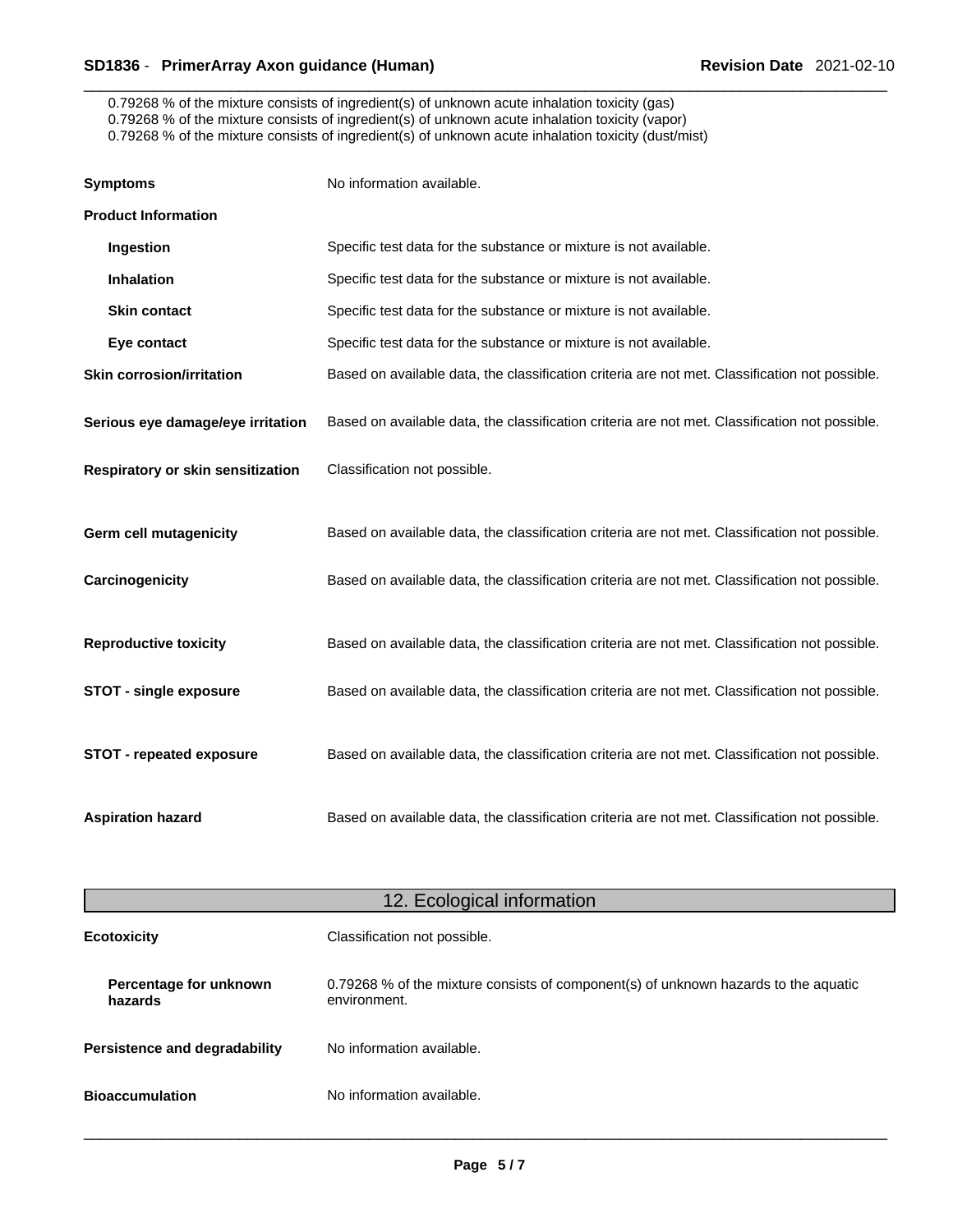| Hazardous to the ozone layer<br>Other adverse effects | Classification not possible. Based on available data, the classification criteria are not met.<br>No information available. |  |  |  |
|-------------------------------------------------------|-----------------------------------------------------------------------------------------------------------------------------|--|--|--|
| 13. Disposal considerations                           |                                                                                                                             |  |  |  |
| Waste from residues/unused<br>products                | Dispose of in accordance with local regulations. Dispose of waste in accordance with<br>environmental legislation.          |  |  |  |
| <b>Contaminated packaging</b>                         | Do not reuse empty containers.                                                                                              |  |  |  |
|                                                       |                                                                                                                             |  |  |  |
| 14. Transport information                             |                                                                                                                             |  |  |  |
| <b>IMDG</b>                                           | Not regulated                                                                                                               |  |  |  |
| <b>ADR</b>                                            | Not regulated                                                                                                               |  |  |  |
| <b>IATA</b>                                           | Not regulated                                                                                                               |  |  |  |
| Japan                                                 | Not regulated                                                                                                               |  |  |  |
|                                                       | 15. Regulatory information                                                                                                  |  |  |  |
| <b>National regulations</b>                           |                                                                                                                             |  |  |  |

# **Pollutant Release and Transfer Registry (PRTR)** Not applicable

**Industrial Safety and Health Law** Not applicable **ISHL Notifiable Substances** Not applicable

**Poisonous and Deleterious Substances Control Law** Not applicable

**Fire Service Law:** Not applicable

**Act on the Evaluation of Chemical Substances and Regulation of Their Manufacture, etc. (CSCL)** Not applicable

**Act on Prevention of Marine Pollution and Maritime Disaster** Not applicable

**International Regulations**

**The Stockholm Convention on Persistent Organic Pollutants** Not applicable

**The Rotterdam Convention** Not applicable

## **International Inventories IECSC** .

# **Legend:**

**TSCA** - United States Toxic Substances Control Act Section 8(b) Inventory **DSL/NDSL** - Canadian Domestic Substances List/Non-Domestic Substances List  **EINECS/ELINCS** - European Inventory of Existing Chemical Substances/European List of Notified Chemical Substances **ENCS** - Japan Existing and New Chemical Substances **IECSC** - China Inventory of Existing Chemical Substances **KECL** - Korean Existing and Evaluated Chemical Substances **PICCS** - Philippines Inventory of Chemicals and Chemical Substances

**AICS** - Australian Inventory of Chemical Substances